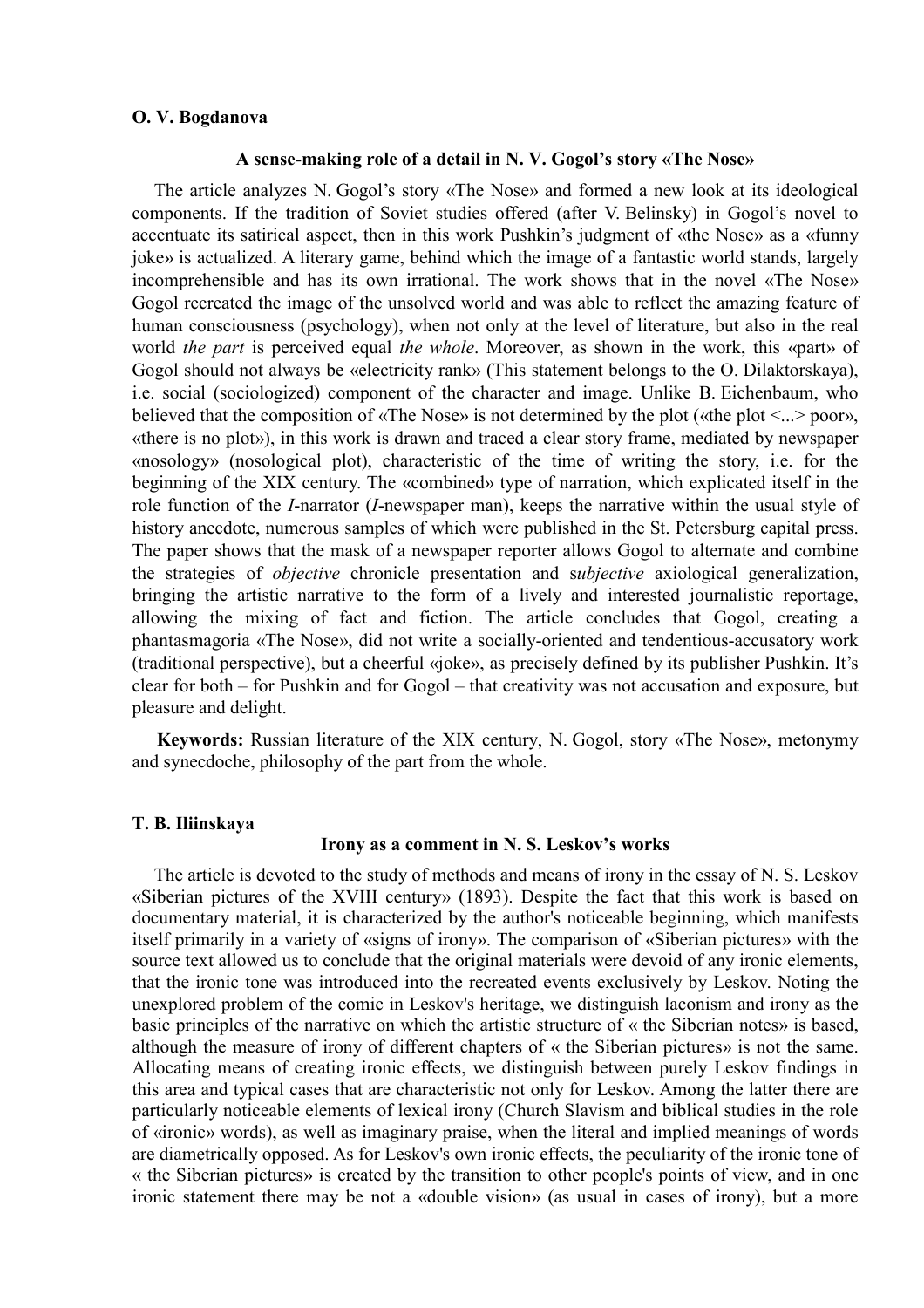complex structure in which there is the position of the ironic author and the positions of the opposing sides: officials, clergy and indigenous inhabitants of Siberia. Built on this principle of Leskov capacious formula «confessional tribute», «to enlighten with the light of true faith and what they are fed». «Signs of irony», present at the lexical, syntactic, stylistic, compositional levels of the text, become the most powerful means of the author's evaluation and participate in the creation of the subtext of the work.

**Keywords:** irony, ironic, N. S. Leskov, «Siberian pictures of the XVIII century», Church Slavism, documentalism.

### **A. A. Fedotova**

### **Between parody and sermon: N. S. Leskov and L. Stern**

The article is devoted to the study of the problem of creative dialogue of N. S. Leskov and L. Stern, in particular, the reception by Leskov of Stern's prose in the process of individual genre creation. Using modern text analysis techniques, the author of the article explores the problematics and poetics of Leskov's artistic and journalistic works, analyzes current issues of organizing a dialogue with the reader by the writer, identifies narrative and language ways of enhancing reader's attention. The result of the analysis is the concretization of ideas about the problematics and poetics of Leskov's prose, the mechanisms of intertextual enrichment of the writer's writings, the peculiarities of the receptive strategies used by the author. The extinction of the «causality principle» and the absence of a single plot in Leskov's works, written with regard to the Sternian context, leads to the inclusion of compensatory mechanisms for forming the integrity of the text, among which the system of equivalences and leitmotifs becomes especially important. The latter is peculiar to both artistic and factual works of Leskov, written in the «manner» of Stern. «Shandeism» in Leskov's fictional prose was especially in demand in the fantastic narrative, in journalism in the works of an essay character. These «free» forms became the space for the compositional and narrative experiment of the writer. The observations made in the article demonstrate that the question of the influence of Stern's individual style on Leskov's creative style is relevant and requires further study. The article describes the main vectors of convergence of the poetics of two writers: the genre experiment, the subjectivity of the narrative, «free composition», the use of various ways to eliminate the author's assessment, an unexpected combination of intonations, the combination of didactism and games, the activation of readers. Numerous Sternian quotations and reminiscences in Leskov's prose indicate that the creative connection of the writers was not only typological intimacy, but also a dialogue in «big time». In this regard, it seems significant as a more detailed comparative analysis of the reception of Lestern Stern's novels on specific textual material and the identification and differentiation of writers' poetics features.

**Keywords:** Russian literature of the XIX century, N. S. Leskov, L. Stern, «The life and opinions of Tristam Shandy, a gentleman», genre, narrative, reception, motive.

### **V. G. Andreeva**

#### **«Alphabet» and «New alphabet» of L. N. Tolstoy**

The article is devoted to analytical study of books by L. N. Tolstoy for national reading «The Alphabet» and «The new alphabet», stories of creation of these collections, to a research of their specifics and also judgment of their role in a career of Tolstoy. The writer made the first drafts of plans of future «The Alphabet» in September, 1868. In the article there are citations and a small, but very significant fragment is analysed, which appears in the notebook of Tolstoy under the name «The first book for reading and the Alphabet for family and school with manual to the teacher by Count L. N. Tolstoy». The author of the article shows that pedagogical work of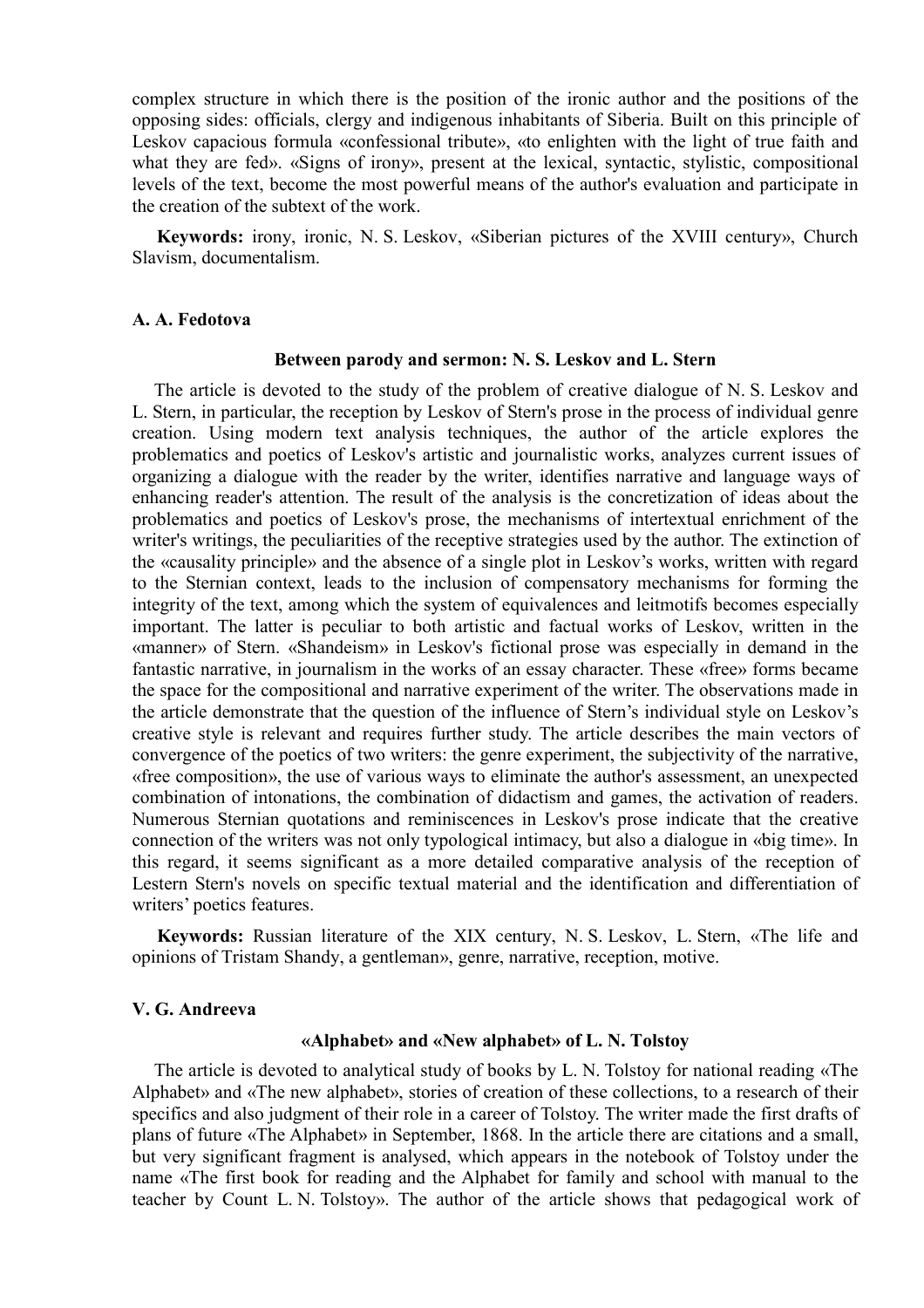Tolstoy became a result of his judgment of a position of the people and their needs in primary education, attempt in development and education of Yasnaya Polyana peasants and also the necessary outlet found during some break in art creativity. Activity of Tolstoy who had already become by that time a father on establishment of schools was caused also by his awareness of the importance of education and education of younger generation. In the article it is shown that as well as to all other questions, Tolstoy was very responsible when he created books for children's reading, he was the teacher innovator in many respects opening the methods and the system of training.

In the article special attention is paid to methods of creation of the book art integrity, designation and judgment of some forms of borrowings and creative development. «The Alphabet» is thought over in detail and though there is space for miracles, the reader feels that the art world of the book is unusually close to reality: Tolstoy does not hide from readers terrible facts of life, he warns the recipient against dangers and delusions, however does it very unostentatiously. In the «Alphabet» Tolstoy goes to the national epos, which is alive in community of the Russian people, in national solidarity. The author of the article comes to the conclusion that pedagogical activity gave a lot to the writer: judgment of one more field of knowledge and real practical business played a significant role in formation of Tolstoy's new style.

**Keywords:** Tolstoy, «Alphabet», «New alphabet», children's literature, style, education, people, moral search, pedagogics.

### **A. S. Akimova**

# **«Contemplative-dream life»: estates of the Samara province in A. N. Tolstoy's early works**

The proposed article was carried out in the framework of the recent studies of estate studies in recent years, in particular, in the framework of the project «Russian manor in literature and culture: domestic and foreign opinion» (grant RSF, project № 18-18-00129, O. A. Bogdanova as a head) developed by the Institute of World Literature named after A. M. Gorky of RAS. The formation of A. N. Tolstoy' personality was influenced by social, cultural and aesthetic circumstances associated with the daily life of estates (or farms) located in the Samara province and wider – in the Middle Volga region. The childhood of the writer was on the steppe farm of the stepfather, A. A. Bostrom, in 70 versts from Samara in the village of Sosnovka where there was «a lordly situation». According to Tolstoy's recollection, he had a «contemplative and dreamy life». The image of the estate and the estate garden are considered on the example of Tolstoy's poetic and prose texts at the beginning of the XX century. The poems of the handwritten notebooks *The Moon Dreams* (1906-1907) and *The Blue Wine* (1907-1908) are based on the poetic of K. Balmont and A. Beliy. The main motifs of the poems are the image of the manor garden and its invariants of grove and thicket with alleys and paths which became a memory of the past, the lost Paradise and fatigue from life. In the development of the estate theme and in the image of the garden and alley in poems Tolstoy followed the poetic tradition of the Silver age, but in his prose he focused on the tradition of Russian literature of the XIX century.

**Keywords:** A. N. Tolstoy, Samara province, farmstead prose, a handwritten notebook.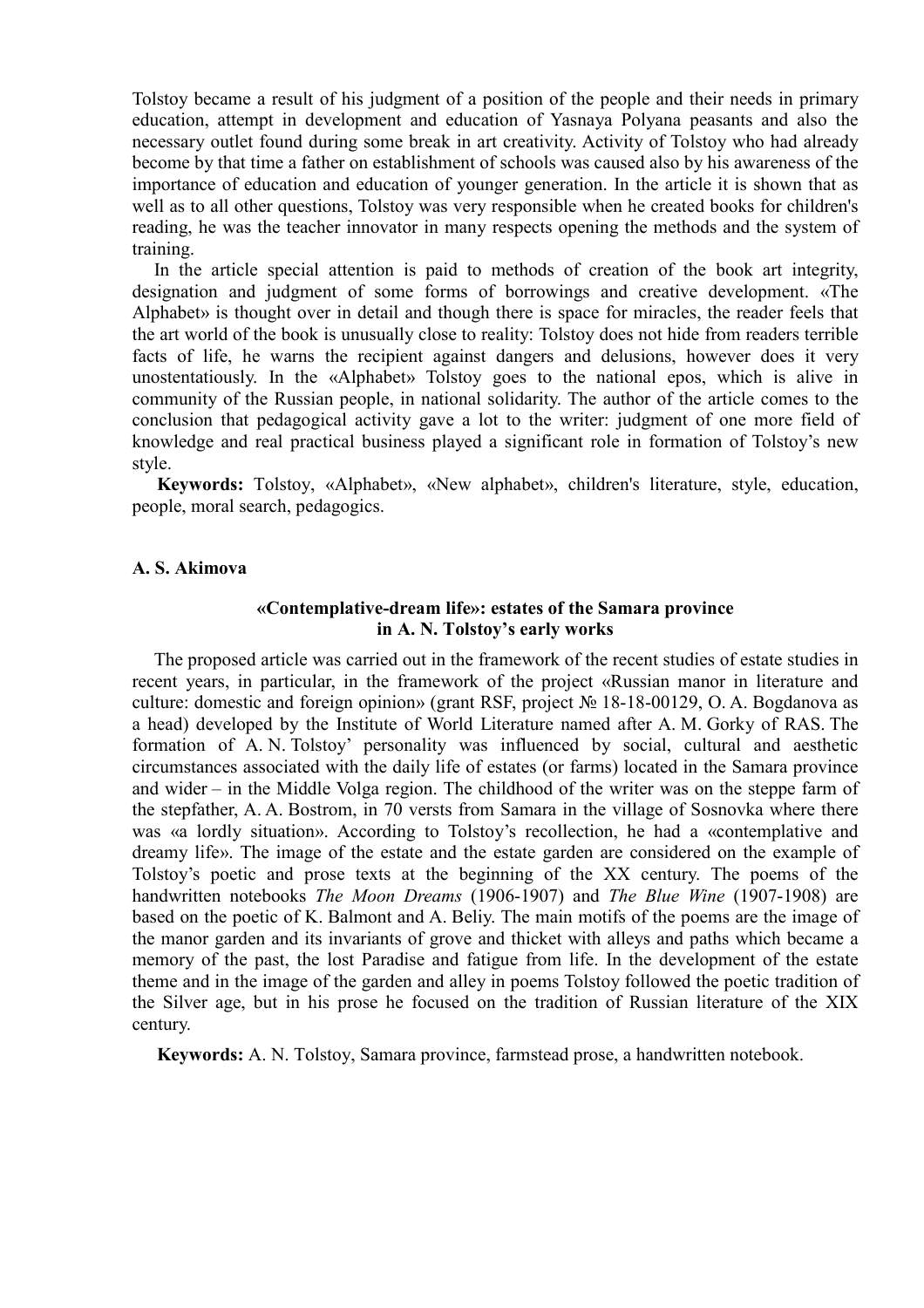## **O. A. Dmitrienko**

# **«Letters to Vera» in 1920-s by V. Nabokov as a lyric diary and material source of the novel «The Gift» (1937)**

In 2017 the full set of V. V. Nabokov's letters to his wife was published for the first time in Russian, which made it possible to include this invaluable material in the field of literary analysis. The article reveals and explores a number of themes, motives and images of the novel «The Gift», the first mention of which is found in V. Nabokov's letters of the 1920s, more than a decade before the creation and publication of the novel in the magazine «Sovremennye zapiski» in 1937-1938. The main purpose of the article is to trace the development of motives from the impulse in the «Letters» to the leitmotif that determines the motif structure of the novel, to identify thematic parallels, to find the source of the uniqueness of the artistic nature (between poetry and prose) of the novel «The Gift». The study revealed that the main motives of the novel «The Gift» sound already in letters. This is the motif of «recognition», which has a Platonic nature, and the theme of gratitude to fate, the theme of mental, imaginary walks of Fiodor, alone or with his mother, along the paths of the estate, the theme of «games and mischief of the Creator», presented in letters including visually – in an exquisite crossword, and the theme of Grunewald. The special intonation of the letters of 1923-1926-s makes them look like a lyrical diary, a significant part of which Nabokov uses in the novel «The Gift». Nabokov re-creates not only the events, images, and details of his life in the 1920s – and it is not unusual because each writer has his own «poetic domain», i.e. the Bank of memories. Nabokov succeeds in reviving the feelings and states, intonation of those years and creates a lyrical self-portrait of his writer's youth, that accomplishes something that might have seemed almost impossible.

**Keywords:** V. Nabokov, novel «The Gift», «Letters to Vera», thematic parallels, mental journey, theme of recognition and gratitude for the fate, «Grunewald» theme.

## **M. Yu. Egorov**

## **A. I. Solzhenitsyn's prison lyrics: Poem «Memories of Butyrskaya Prison»**

The article represents the first detailed research of A. I. Solzhenitsyn's poem «Memories of Butyrskaya prison» (1946). The work was created during his stay in prison design laboratory («sharashka») in Shcherbakov town (now – Rybinsk) the Yaroslavl region. This work is the earliest of Solzhenitsyn's all published texts. A. I. Solzhenitsyn is among those writers who recognized the positive impact of imprisonment on forming and outlooks, and literary talent. Prison life is opposed in the poem to all other spheres of life. In prison the self-respect, compassion, sympathy, mutual assistance are shown. A. I. Solzhenitsyn does not urge to expand space of prison to various limits. It is necessary to transfer the atmosphere of prison life, life in the box to civil life. In the poem the hero's non-standard behavior, his impossibility to fit into the Soviet world are emphasized. The second stanza is devoted to «technology» of intellectual opposition to the imperious system. In «Memories of Butyrskaya prison» there are a lot of tautological repetitions concentrated in the first part of the poem, in the description of tragic episodes of the fate of the hero of the poem. Tautology, as well as defaults, is possible to consider as attempts of criticism, escaping from imperious totalitarian discourse. The second and third stanzas of «Memories of Butyrskaya prison» which are mostly devoted to life of prisoners are already deprived of the specified tautology. In the work the link to Pushkin «Memoirs in Tsarskoye Selo» is obvious («The cover of a gloomy night hung …», 1814; «Confused with memories…», 1829), «Prisoner», «Dead souls» by N. V. Gogol, «Homeless Russia» by S. A. Esenin. Written with verses later it would be reproduced by A. I. Solzhenitsyn in prose in «the Archipelago GULAG». In the poem stay in prison does not «discipline», and on the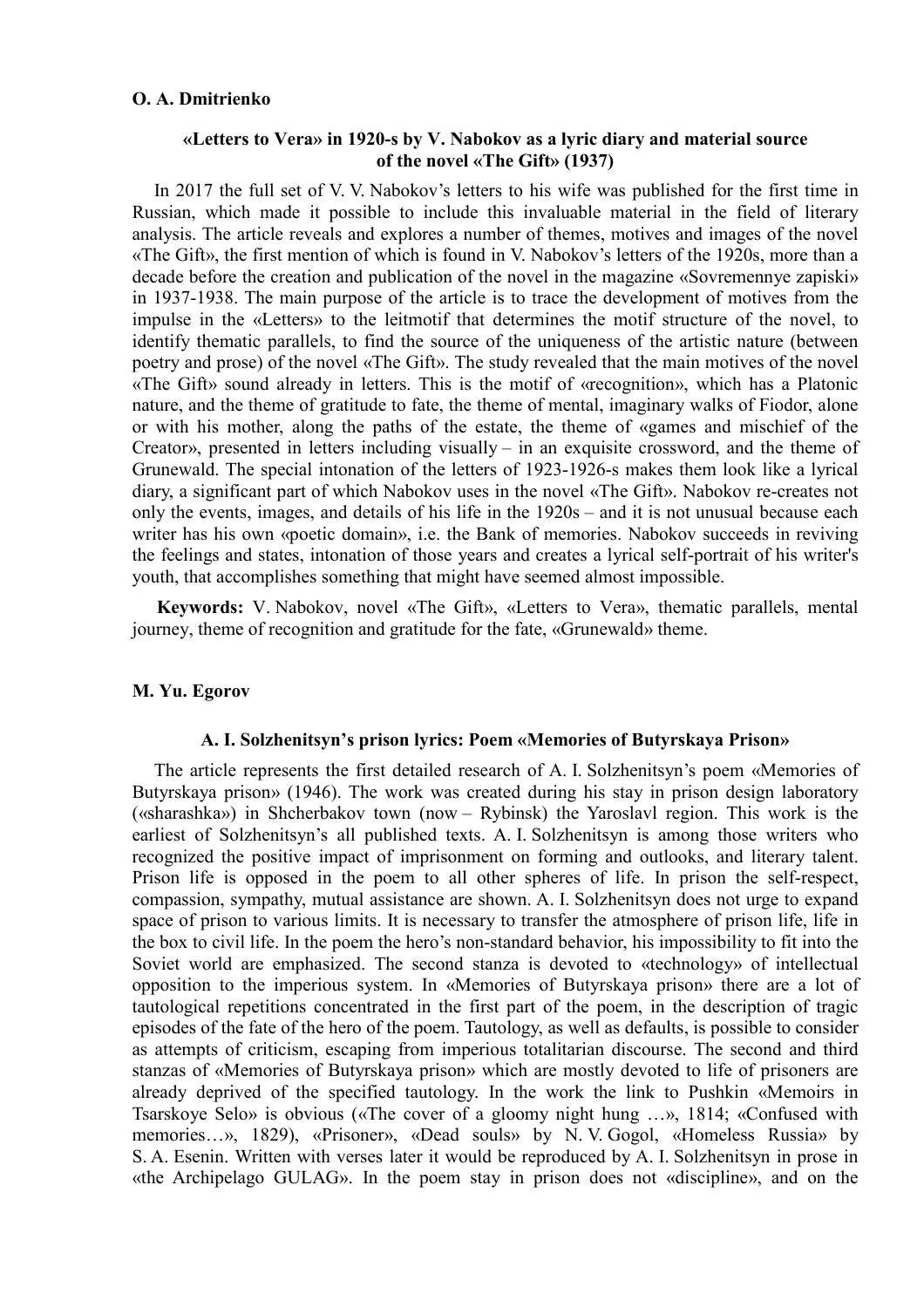contrary gives freedom, allows the person to make personal growth. Power structures by means of prison prepare their own intellectually grounded opponents involuntarily.

**Keywords:** A. I. Solzhenitsyn, lyrics, prison poems, «Memories of Butyrskaya prison».

## **A. V. Nikolaeva**

### **Language features of fake publications**

In this article language features of fake news from the position of media stylistics were described. Such concepts as fact, factoid, fake news, post-truth are taken in account. Post-truth is a situation when the border between reliable information and fake is blurred. It is difficult for readers and even journalists to understand whether the information is true or false.

Detection of fake news is becoming an important task not only for professionals working with news content, but also for the General reader. That is why it is so important to find objective extralinguistic and linguistic markers indicating a high probability that we are dealing with false information.

The author analyzes the linguistic and extralinguistic markers which help a reader to understand that he is dealing with unreliable information. The conclusion is that the plan of fake news expression is not less important than their content plan. To attract the attention of readers they use all kinds of language means, such as metaphors and stylistically marked vocabulary.

Emotions and opinions in modern media become more important than facts and reliability. The study of the deviation from the truth has been the subject of the linguistic research for a long time. It has acquired special relevance nowadays, when lie in the media space is beginning to be cultivated as art.

Fakes represent a serious challenge to modern society.

They spread much faster than reliable news. Fake news attract journalists and readers. That is why it is important to develop a working algorithm to detect them in the text.

Spread of fakes in the modern media space makes journalists think carefully about their methods of fact-checking.

**Keywords:** media, media stylistics, fake news, fact, factoid, post-truth, clickbait, wordtriggers.

#### **T. P. Kuranova**

### **Phraseology of sports reports: semantic and pragmatic features**

The article analyzes the discourse of television sports report as a form of spontaneous public speech. Attention is focused on semantic peculiarities of phraseological units in the speech of the commentator of the TV channel «Pervy Yaroslavsky» Sergey Kuritsin, their pragmatic goal in sports discursive space is determined.

On the basis of the analysis of S. Kuritsyn's sports TV broadcasts it can be concluded that most phraseological units that function in them belong to semantic areas SUCCESS, VICTORY or FAILURE, DEFEAT, because the concepts of «success,» victory, «on the one hand, and» defeat, «loss,» on the other – are key for this type of discourse.

During the observation of semantic features of phraseological units, it was noted that in the discourse of sports TV reports there is a change in the meaning of some phraseological units – the transition of phraseological units from one semantic field to another, which is due to two reasons: first, the occurrence of the phraseological unit into the sphere of action of denial and, second, the appearance of «non-standard» meaning in the phraseological unit, which is revealed mainly within the framework of mediadiscourse. Thus, it is possible to state semantic modifications of stable combinations in the genre of sports commentary.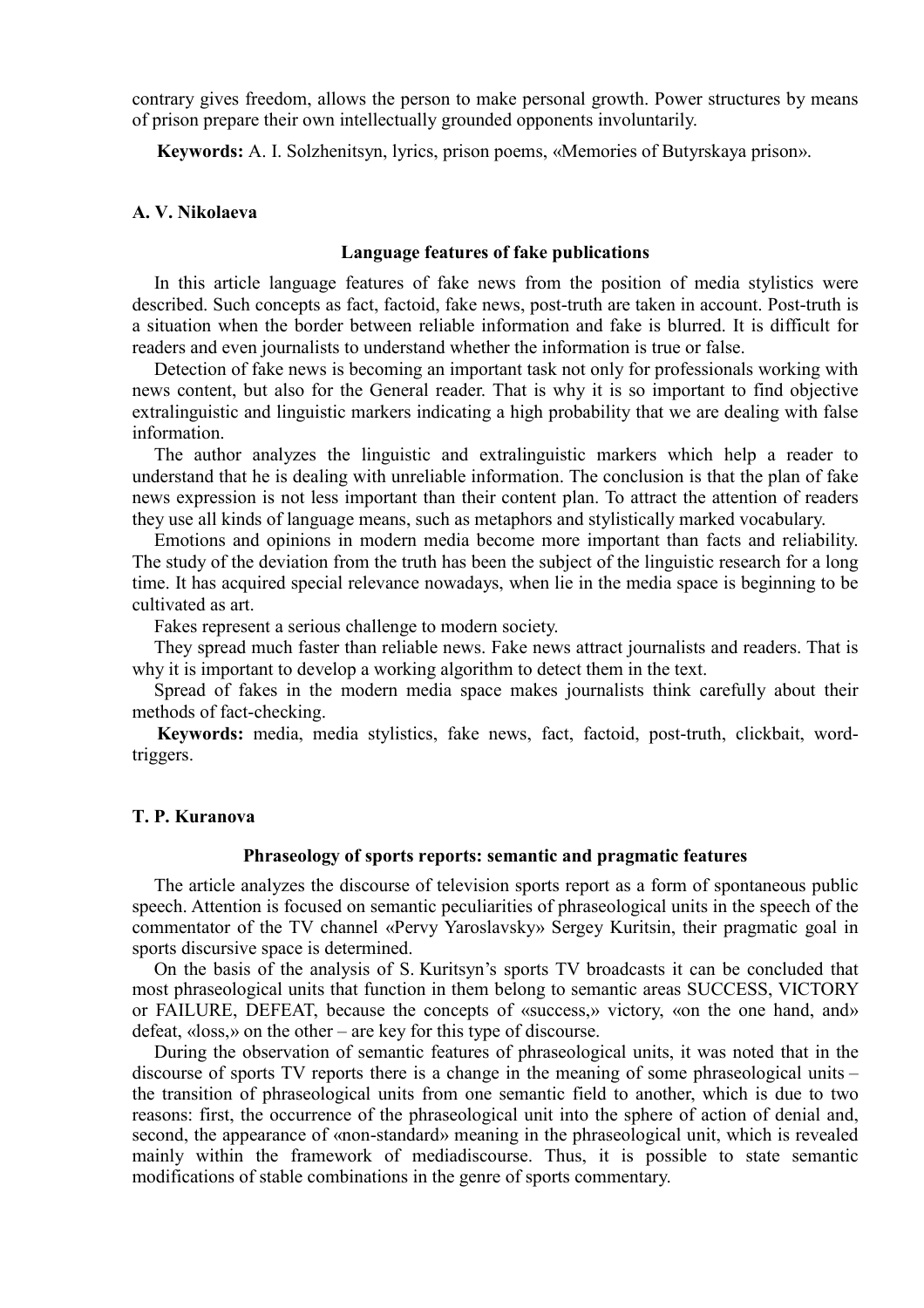The analysis of the records of sports matches TV broadcasts made it possible to conclude that phraseological units are an important arsenal of means for increasing expressiveness and expression of commentary texts. Phraseological units help to reveal the position of the journalist, to give an emotional assessment of the sports event, to strengthen the argument, to express the thought more vividly and accurately, to make the comment more large and unusual.

**Keywords:** sports reporting, phraseological unit, semantic area, semantic field.

## **S. V. Karpiy**

## **Identification and consolidation of the concepts «broadcasting» and «reporting» in TV journalism**

The state of modern media space requires management of municipal, regional, national TV channels of different forms of ownership do not ignore dynamic world trends and implement more effective commercialization measures own product and not only save existing audience share, but also significantly increase it and keep off TV screens at the expense of quality and entertainment. The implementation of this task is impossible without the inclusion in the content of the original works of journalistic creativity with non-standard presentation, as the audience preferences are not constant. It is also necessary to use effective, diversification sociocommunicative tools, without forgetting, M. Stevens notes that «people are addicted to news,» and the fact that journalism itself, is emphasized by M. N. Kim, «a specific sphere of spiritual and practical human activity».

The relevance of the topic of this article is that in the current process of globalization, we are witnessing a continuous process of regular introduction of various reportage phenomena of the operational presentation of information from the event site to a wide range of audiences in the content of information television programs, which: have become an integral part of the media space; form a prestigious, exceptional, status of image creative journalistic profession that requires a significant level knowledge and creative skills; are a collective product of creative and technical screen media personnel; demonstrate global opportunities, converging and synergizing with other media.

The condition for the implementation of the task of meeting modern telemarket requirements – with the help of creative, original, non-standard, and the main thing is a quality product (eng. «content») to maximize and systematically use all modern material and technical potential of the media, which will allow organizations to transform and develop more effectively a creative professional base synchronously with the requests of the time.

This article is part of a large-scale review of various modern TV journalism phenomena, that are most often shown on the air of city, regional and federal broadcasters. Their detailed study is necessary in order to avoid the substitution of concepts in the practical sphere due to their generalized definition by representatives of the academic community. Also, the goal of the scientific research is to concretize such concepts as «broadcasting» and «television reporting» by means of comparison and opposition.

The work is based on the conclusions made by researchers earlier, for a more accurate understanding of the problems of the current definition of the specificity and classification of various types of live television broadcast as a genre.

**Keywords:** broadcast, broadcasting, reporting, live broadcast, broadcasting, television, content, media space, television audience.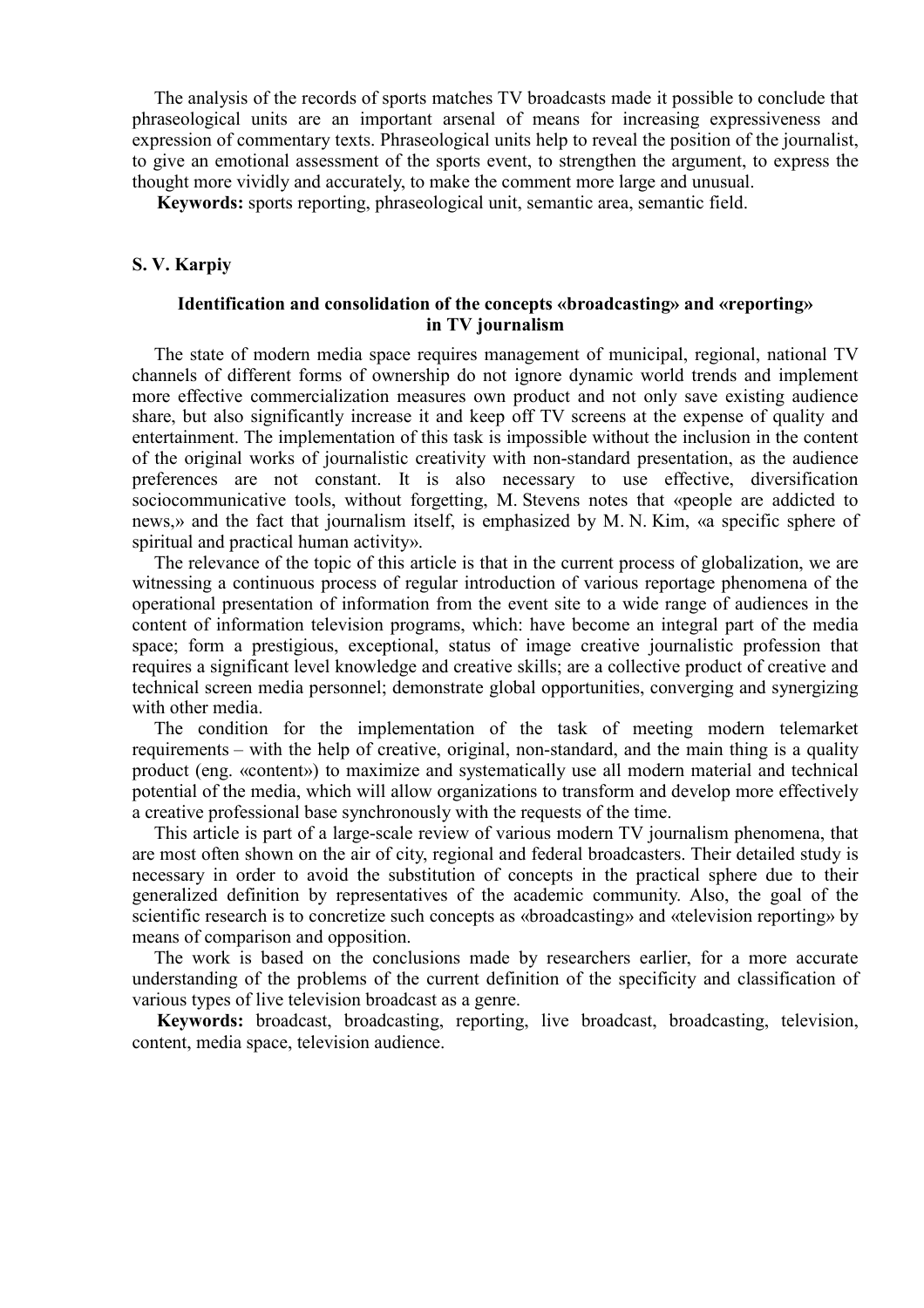### **A. A. Batasheva**

## **The role of citation in the interpretation of media events in the media discourse of Russia and Germany**

The relevance of the research is caused by the need of formation of the fund of linguostylistic methods of media events interpretation as a significant part of media security of society. The choice of the research topic is caused by the high frequency of using citations in newspaper texts and at the same time the lack of knowledge about citations as a method of interpretation. The goal of the article is to identify and to describe the role of citation in the interpretation of media events in the quality press of two countries – in Russia and Germany. The article has the following objectives: to identify the role of narrative in interpreting media events; to describe the role of citation in the interpretation of media events; to determine whether the use of citation is a universal (supranational) method of interpretation. The identification and description of the author's assessment, complementing the statements of experts or eyewitnesses of events are new. The article analyzes media texts on the topic of armed conflict in Syria, published in the quality press of Russia (newspaper «Kommersant») and Germany (newspaper «Die Zeit») in 2015-2017. The methodology of the research is based on the intentional and interpretative methods for studying media texts. The conducted study of the interpretation methods revealed that interpretation is reflected in the choice of quotations (quotations of experts prevail in the Russian press, the eyewitnesses quotes – in the German press), their composing, as well as in the author's interpretation of the opinion of the other party. The results of the research can be used as part of medialinguistics, stylistics, and media security courses.

**Keywords:** interpretation, methods of interpretation, media events, citation, medialinguistics, stylistics, media security.

## **V. A. Belov**

#### **Semantic and pragmatic factors of lexical variability**

The paper is devoted to key factors of lexical changeability. The relevance of the research is related that lexical changeability is the main language property. However, the process of the lexical changeability has not been described exhaustively in linguistics. The research hypothesis is the assumption that there are two main factors of lexical changeability – semantic and pragmatic factors.

The data sources of research are data of Russian National Corpus, publications in modern mass-media (2014-2019 years), results of the psycholinguistic experiment, data of Russian dictionaries and data of Yandex search system statistics. In the psycholinguistic experiment 45 subjects took part: they explain given new words.

The semantic factor is associated with the search for names of real object and the detailed description of reality. This factor is caused by the human needs to name the missing concept in the language. The semantic factor develops hierarchical synonymic relations: new words become hyponyms or hyperonyms for existing words. The speed of semantic factor change depends on the social life.

The pragmatic factor expresses the speaker's intention and his influence on the audience. This factor is primarily concerned with emotional and evaluative words. It is most clearly manifested in sociolects and political discourse. The frequency of pragmatic factor change has complicated character. The pragmatic factor develops wide synonymic relation.

The concrete and abstract nouns can use the semantic and pragmatic factors. Lexical changes are always affected by synonymic and other semantic relations.

**Keywords:** lexical semantics, lexicology, lexicography, lexical meaning, semantics of nouns, change of lexical meaning, semantics, pragmatics, synonymy, modern language situation.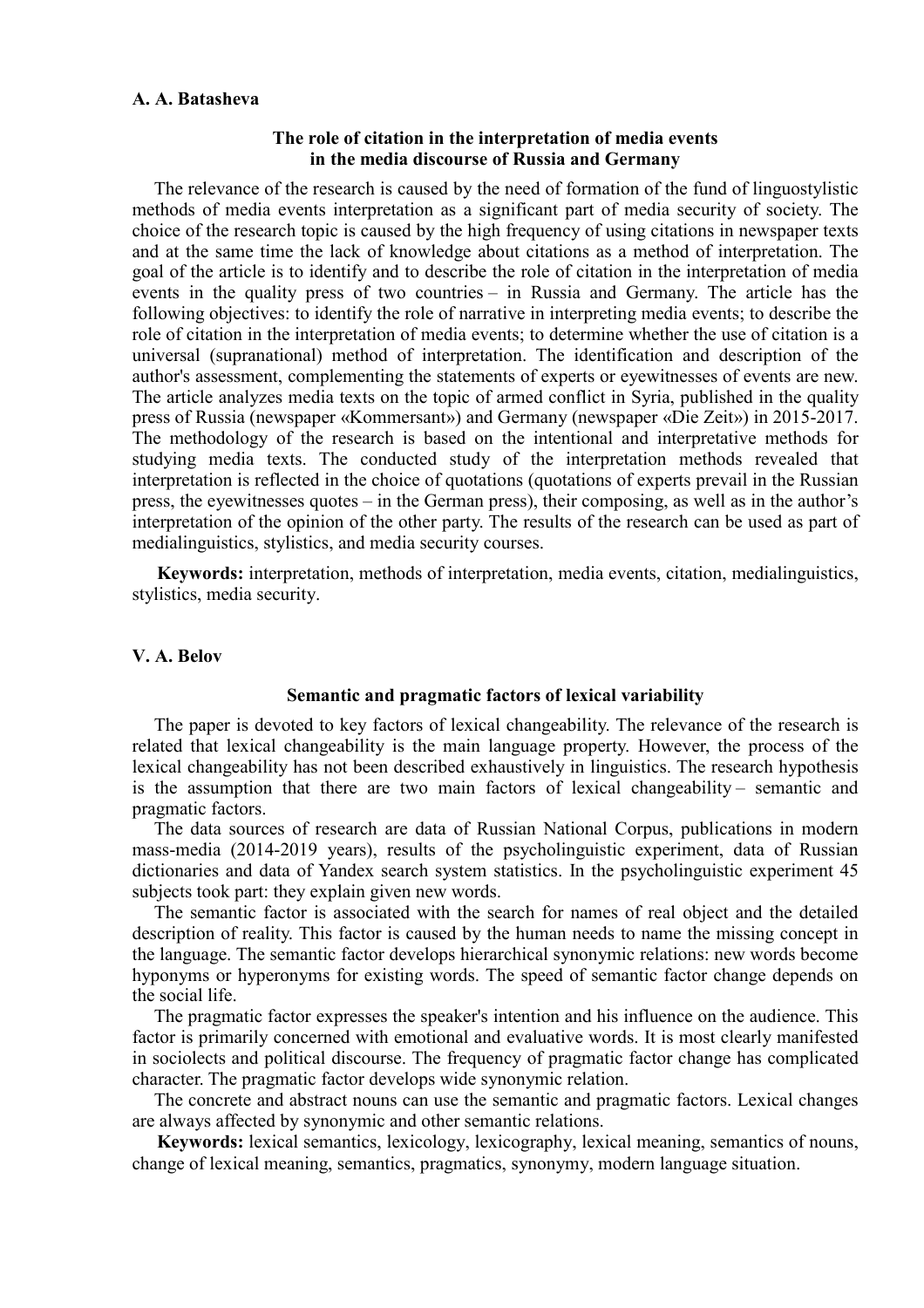## **N. A. Gerasimenko, M. A. Stepanchikov**

### **Assessment in a newspaper text: on one form of expressing evaluation meanings**

The article is devoted to one of the important and productive syntactic forms of expressing the semantics of evaluation in modern Russian – a bisubstantive sentence. The need to pay attention to this type of sentences in the study of the Russian language as a foreign language is justified, since there is no verb in its structure, grammatical meanings are expressed with the help of copulas, among which the special form of the copula bit'. In the Russian syntactic worldview bisubstantive sentences take their place among the main means of expressing the thinking operations performed by the speaker, including expressing the logical operation of evaluation.

On the example of modern newspaper texts, some ways of representing valuation meanings are considered: the introduction of adjectives in various forms in the copula-substantive predicate; use of adverbs with a degree value; use of some copulas. This analysis allows us to show the possibilities of evaluation expressions and its intensification in the modern Russian language.

The bisubstantive sentence functions actively in the language of the mass media for expressing different meanings, among which the evaluation occupies an important place. The speaker in the language in the process of attributing a characterizing attribute to a subject, one way or another demonstrates its value attitude toward the subject, that is, expresses an evaluation. For mass media it is important to attract the attention of readers to certain people, phenomena, situations, to influence their consciousness. This is supported by evaluation sentences.

The article describes typical forms of expression for the Russian language, actively functioning in the language of the newspaper, which can be used in the practice of teaching Russian as a foreign language.

**Keywords:** bisubstantive sentence; newspaper; copula-substantive predicate; characterization semantics; evaluation; the language of the mass media.

# **L. Y. Kostyuchuk**

# **Significance of traditions and achievements of regional lexicography for modern linguogeography**

The modern philology, especially from the middle of the XX century as a result of a multidimensional approach of its best representatives to national property – the language (in particular, in a linguogeographical aspect) – achieved good results. Valuable collective works on collecting materials of the Russian national dialects were continued. New ones were created and the operating scientific directions and author's schools became stronger. This article reflected the author's desire (one of originators of the innovative, according to B. A. Larin, «*The Pskov regional dictionary with historical data*») after issue of remarkable according to contents and in a form of «*Additaments* « (in two volumes) to already completed «*The Yaroslavl regional dictionary*» (10 issues) to express gratitude to pupils and followers of the famous scientistdialectologist G. G. Melnichenko who nowadays under the leadership of T. K. Khovrina, the experienced Slavist and dialectologist, remain true to precepts of the mentor and teacher. Scientific contacts, participation in scientific meetings, common interests in the field of linguogeography in its different manifestations (lexicography, mapmaking), accounting of the obligatory aspect of synchronic and diachronic relations in the fate of a national word – since olden times all this connected two territorially distant groups of lexicographers: on the one hand, Yaroslavl and, on the other hand, Leningrad (St. Petersburg) and Pskov. It is interesting to compare the principles of the organization of lexicological and phraseological material in our regional dictionaries of different types: «*Yaroslavl*» – differential, and «*Pskov*» – regional full (with fixing and necessary all-Russian words) and at the same time regional historical (includes local words from the Pskov written monuments of the XIII–XVIII centuries).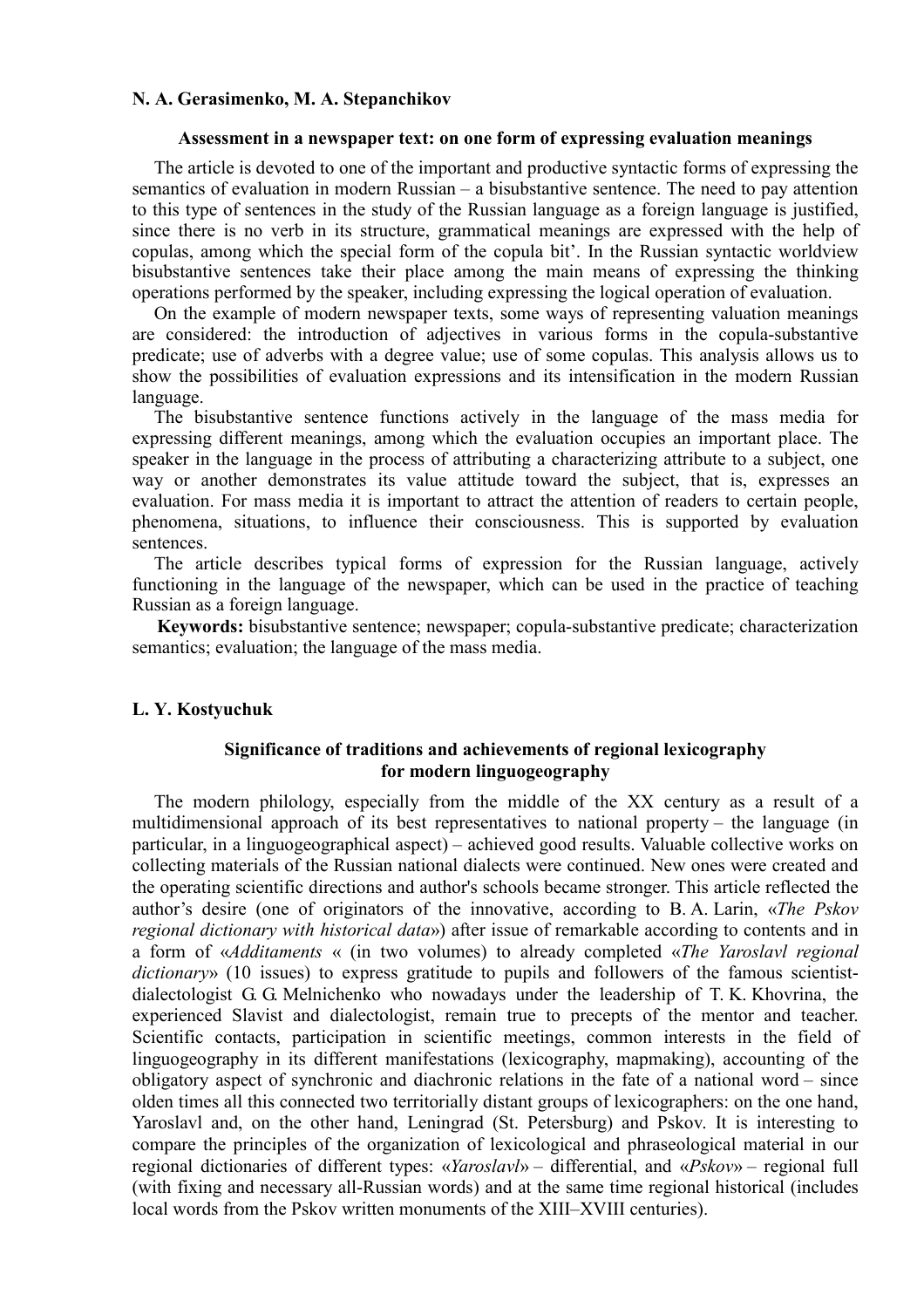**Keywords:** folk speech, lexicography and mapmaking, types of dictionaries and maps, synchronism and diachrony, multidimensionality of the approach to the material and «commonwealth of humanitarian disciplines».

## **M. S. Burak**

# **Analytical constructions with the verb** *dar* **«give» in modern Spanish**

The main task of the study is to analyze these combinations in line with the lexical grammar by Z. Harris and M. Gross. In the article its author gives a detailed description to the analyzed structures, noting the peculiarities of their functioning. The Introduction considers the contribution of domestic researchers to the study of the constructions of this plan on the Spanish language material. In the main part of the article, a critical analysis of publications, especially Spanish and French researchers, made in the context of lexical grammar, is carried out in relation to the subject matter of the study. This analysis is supplemented by the author 's reasoning about the syntax nature of the combinations studied. In addition, in the course of the article, its author also considers these structures in terms of the phenomenon of nominalization, ontological metaphor and pragmatism of speech. The results of the study can be used in theoretical and practical courses in Spanish, as well as in the general course of the language theory and in future studies. According to the analysis of these combinations in line with lexical grammar, the active role of syntax in language becomes apparent. The syntax transformations of different plans with respect to the structures under study make it possible to understand in greater depth the principle of functioning of the latter. Although the «inner» semantic-syntax nature of the verb *dar* has not been fully studied, one can speak about the seme «*interference* « and *the trajectory of directional movement* as one of the main inherent semes. The author concludes that the object of the study is at the intersection of phraseology and theoretical grammar. In this regard, different approaches to its study, in particular, an approach in line with lexical grammar, in line with the phenomenon of nominalization, cognitive metaphor and in terms of pragmatism, statements complement each other.

**Keywords:** lexical grammar, syntactical transformations, verb «give», Spanish, phraseology.

# **Yu. V. Butko**

# **Transformed historical allusions in French as reflection in democratization of linguistic processes**

The article is devoted to the issues of changing proverbial and aphoristic units of the French language in the process of intertextual derivation with the help of structural-semantic transformations. In recent decades, linguists have been writing a lot about the secondary nature of texts, about interweaving old texts into newly created ones, and about a vertical text universe thus formed. Quotes, paremias and other well-known ready-made texts are widely used. This is one of the manifestations of intertextuality, or the use of a component of the content structure of one text in the process of text-generation and the creation of a new text. Users of the language transform texts within the framework of the pragmatic attitude, causing an increment of meanings. Ready-made language units undergo intertextual derivation, resulting in transformed paremias. This phenomenon has received theoretical understanding on the material of the Russian and English languages, while in the field of French large-scale research has not yet been conducted. This fact determined the purpose of the study: to analyze the structural-semantic transformations of the French language paremias occurring during intertextual derivation, leading to the formation of transformed paremias.

The analysis of 200 units of proverbs and sayings collected by the writer B. Werber showed that transformations are carried out within the framework of the described structural-semantic transformations of phraseological units, however, in the case of paremias one of the main text-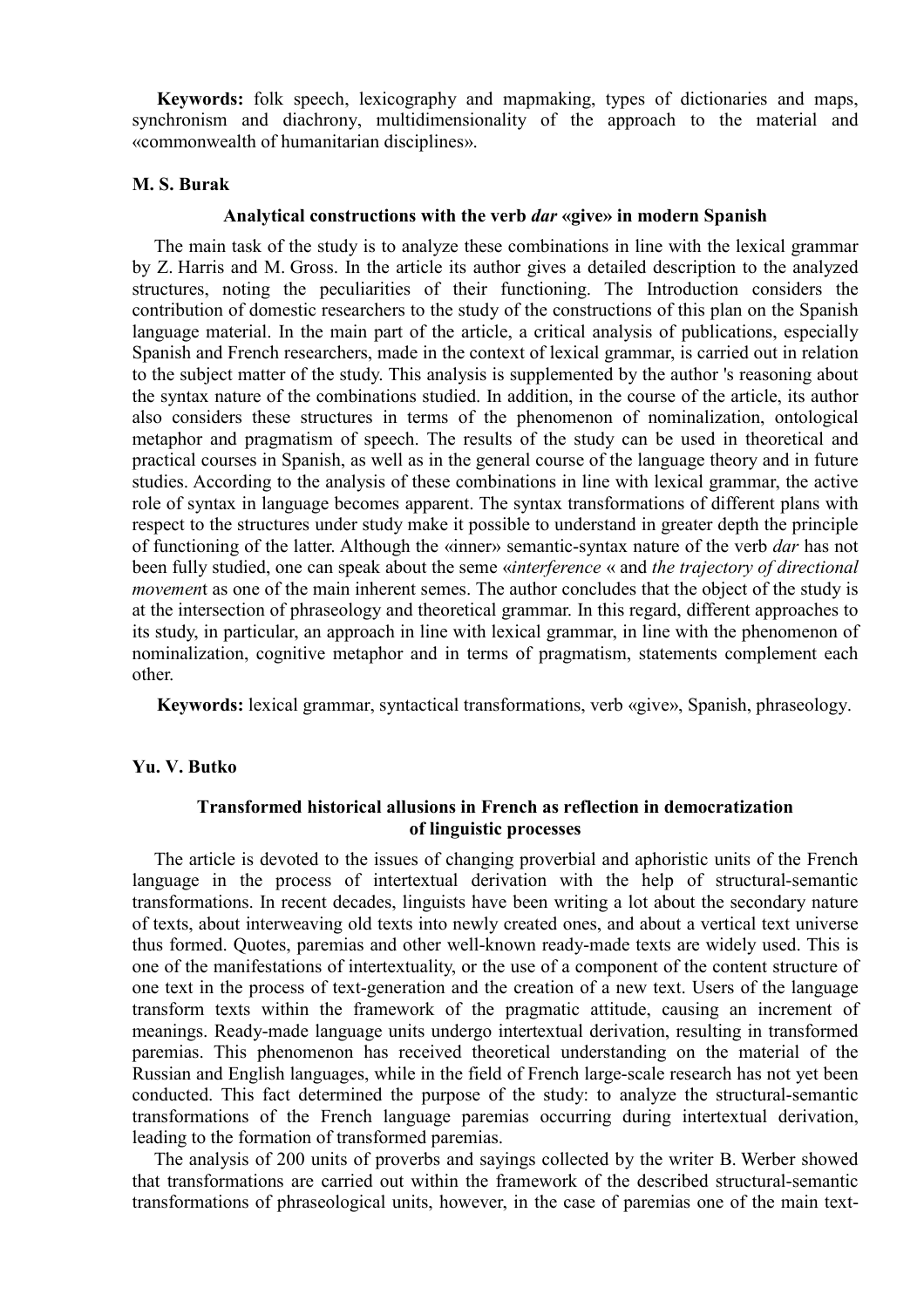generating factors is pun. Transformations are replacements, additions, permutations of elements and the creation of secondary transformed paremias based on the primary text with semantic development, ironic rethinking and destruction of the original paradox. The semantic fields of derivatives are also changing: the values of freedom, equality, individualism and a proactive activity approach in modern society of the scientific and technological progress are proclaimed. The meaning of the prototype is superimposed on the meaning of the new proverb, meanings multiply, responding to the needs of the modern linguocultural community, reflecting its carnival freedom and democratization of language processes.

**Keywords:** linguoculturology, paremia, intertext, intertextual derivation, transformed paremia, structural-semantic transformations, play on words, pun.

### **N. M. Vasilieva**

## **Means to express the passive in the scientific language (correlation of the pronominal verbal form and the construction être+participle)**

In the article the results of studying the means to express the passive in the scientific language of French are presented. The main mean to express the passive are the construction "être+participle" and a pronominal form of the verb. To determine the factors limiting the use of these means in a scientific text the author studies the both means at different levels. Firstly, the difference is determined between the morphological and syntactic passives. For that purpose, there has been made an attempt to trace the meaning of the periphrastic passive to the imperfect / perfect category of the verb, to the tense of the verb. Secondly, paying attention to the varying interpretation of the term "agent complement" by the linguists the presence / the absence of the complement of this type in the phrase can be one of the factors influencing the choice of the means to express the passive. Thirdly, the author analyses the lexical grammatical nature of the verb that serves to discover the verb capacity / incapacity for the periphrastic passive. There have been detected a number of the verbs used in the pronominal form just in the scientific discourse. The conducted analysis of the scientific (linguistic) texts shows the dependence of the opposition between the two means to express the passive on the context. Sometimes, this opposition can be minimal or neutralized. The obtained results give the possibility to precise the morphosyntactic and semantic marks of the periphrastic passive and to show the most typical features of the scientific language as a particular rhetorical mode of French. The drawn conclusions can throw light on some problems of the level-to-level relationships.

**Keywords:** French language, scientific language, passive, construction "être+participle", pronominal verbal form, periphrastic passive, agent complement, lexical grammatical nature of the verb.

#### **S. I. Solovieva**

# **Spoken reduced vocabulary and its functions in French (on the material of D. Pennac's works)**

In this article we are talking about the features of the functioning of the spoken reduced vocabulary in the works of French literature on the material of the work of D. Pennac «Fairy carbine». The author gives the definition of spoken reduced vocabulary in Russian, English and French, analyzing the differences in these definitions, as well as the main differences between spoken reduced vocabulary from the language norm. Also, the author analyzes the features of the functioning of individual units of reduced spoken vocabulary of the French language in the selected work, both as part of the proposals and in the form of individual words and phrases. The author also analyzes the peculiarities of the translation of units of spoken reduced vocabulary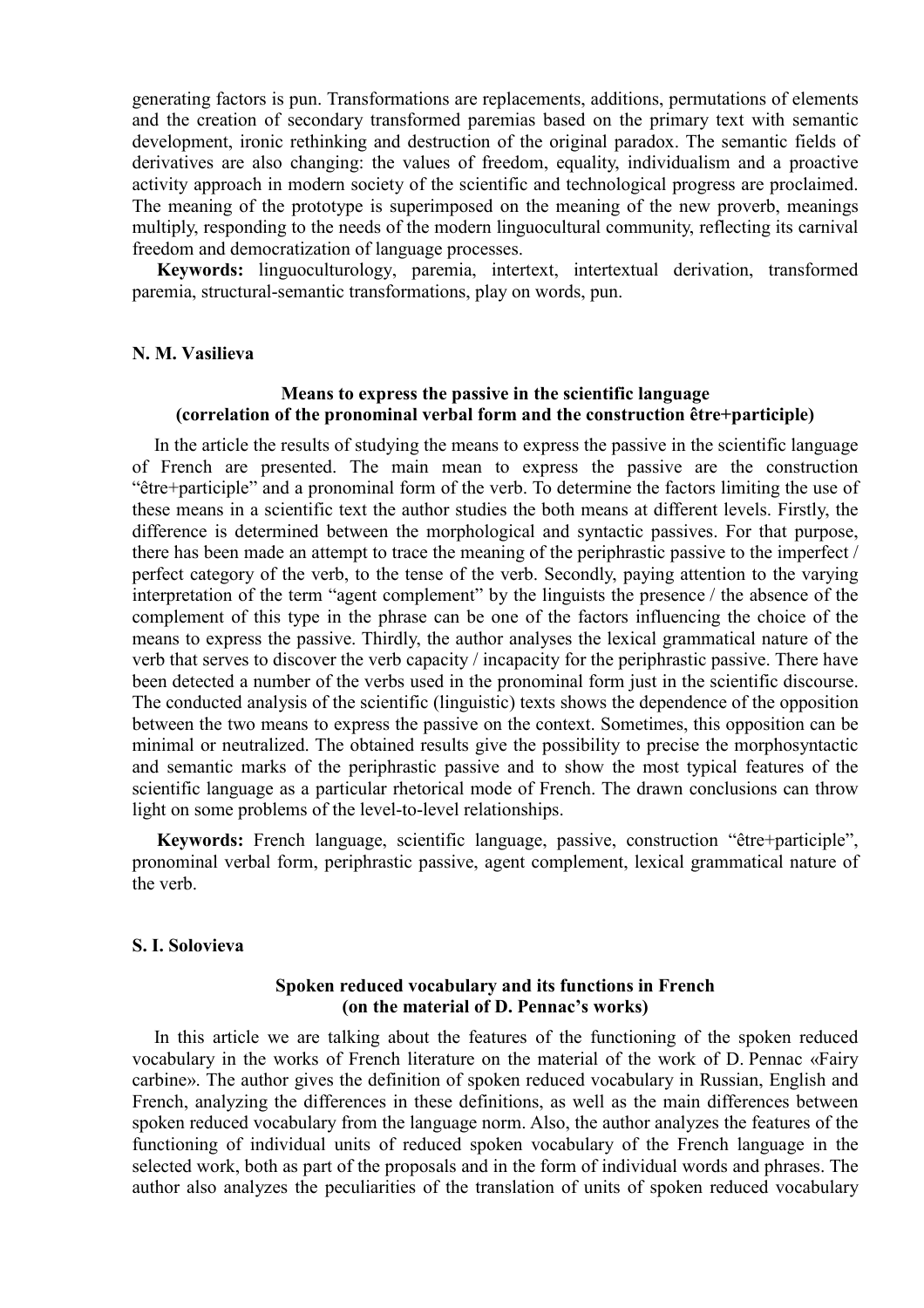from French into Russian, analyzing the main translation transformations that were used in the translation process.

The main purpose of this study is to determine the features of the functioning of colloquial and stylistically reduced vocabulary in works of art of French-language literature on the example of D. Pennac's work «La fée carabine».

Research objectives are to define the colloquial and reduced vocabulary; analyze the differences of this vocabulary from the language norm; to analyze the features of the functioning of individual units of reduced conversational vocabulary of the French language.

The author concludes that the widespread use of colloquial reduced vocabulary in the works of French literature in General and in the work of D. Pennac «La fée carabine» in particular is due to a number of reasons, namely: the author's desire to give a more vivid and detailed description of the depicted characters; to convey to the reader the characteristics of the place and time under question in the work; the fact that such use of colloquial reduced vocabulary most fully reflects the inner world of the author of the work, his view of the world, as well as not the events that he depicts.

**Keywords:** reduced vocabulary, French language, language norm, word combination, lexical unit, functioning, characteristic, colloquial vocabulary, slang, translation transformation.

### **E. I. Petrova**

## **Trends of feminization in modern German**

Trends of development of modern society reveal indefatigable interest in a gender issue, feminism and «women's researches» and need of a further research of interference of language and the public relations. The feministic linguistics seeks to overcome a negative image of the woman and related gender the asymmetries, which developed in the modern language, by means of change of the existing language norm. The purpose of the present article is to consider change of German in a gender aspect.

The significant role in the course of reforming of German and in active advance and distribution of the ideas of feminism was played by the developments of gender studies by linguists and public figures containing quite clear and rather detailed rules on gender correctly use of German.

For achievement of gender correctness of language a special role is played by processes of feminization of lexical units as the reflecting changes happening in society. The review of means for achieving gender symmetry in language is presented in the article. The lexical neologisms indicating a gender, a person and a sort of the carried-out activity, derivatives with a suffix – in, "splitting" forms, metaphorical transfers and also replacement of the gender marked forms on gender neutral, allowing to call the individual without indication of his gender: gender neutral words and components, a plural form of nominalized adjectives and participles, use of neutral lexemes and pronouns. All modifications of German, initiated by feminists and accepted at the national level, cause the ambiguous relation of linguists and the general public.

**Keywords:** feminism, feministic linguistics, feminization of lexicon, gender asymmetry, gender correctness, gender neutral forms, language policy.

### **E. M. Grigorieva**

## **Features of the toponymic system of the New Zealand version of the English language (on the material of dictionaries of various types)**

The article is devoted to the toponyms of New Zealand. The research is based on the material of «The Oxford Dictionary of New Zealandisms» by T. Deverson and «A Dictionary of Names and Nicknames» by L. Urdang. The aim of the work is to study peculiarities of the country place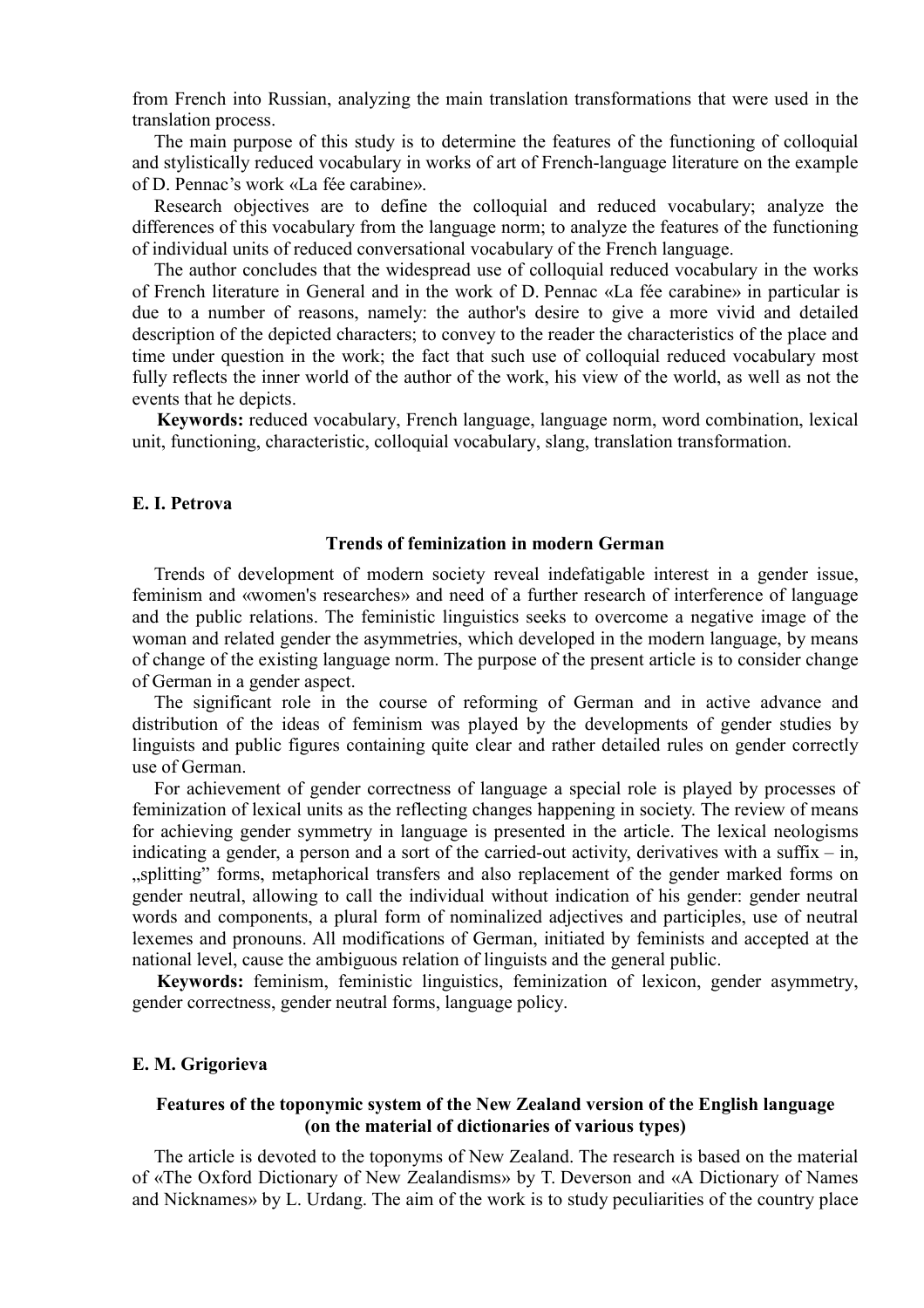names. The aim defines the research objectives: to choose toponyms from the dictionaries using a continuous sampling method, classify all these names into groups and study each toponym group peculiarities. The importance of the work is defined by cultural tendencies typical of modern linguistics. Theoretic literature analysis shows that the English language appearance on the territory of New Zealand and the formation of the New Zealand toponym system started at the end of the 18<sup>th</sup> century. The European influence on the place names system of New Zealand can be viewed on the example of toponyms-homonyms and synonyms, transfers from Britain, etc. The research shows that the key factor influencing the process of naming this or that toponym of New Zealand is its geographical position and climate conditions. The next factor is history, a certain historic event that has some impact on the toponym. To make a place desirable for a person there are special toponyms with the attractive inner and outer forms of the word. Besides, there are many place names in New Zealand from the language of Maori.

**Keywords:** toponym, New Zealand English, New Zealandism, the Maori language, stylistic label, dictionary, microstructure.

#### **A. V. Tsepkova**

### **Peculiarities of artistic text onomasticon in the cycle of novels by S. Townsend about Adrian Mole**

The present research aims at analyzing stylistic, motivational and functional peculiarities of secondary characters' anthroponymic nominations, retrieved from eight *Adrian Mole Diary* novels by a contemporary British author Sue Townsend (1946-2014). In this paper we consider non-motivated anthroponyms and cratylic names (charactonyms), which characterizing potential is revealed by means of their transparent inner form, commemorative or allusive nomination or motivational context. As a result, in the novels under analysis the function of «speaking» names is mainly performed by nicknames, while personal names and surnames are characterized by non-transparent inner form; however, interpretation of their motivation reveals the onomastic game between the author and the reader which is based on certain stylistic devices creating a humorous effect (pun on etymology, irony, hyper-hyponymic relations, commemorative nomination, allusion and convergence of these devices). Further on we dwelt upon nonmotivated poetonyms and their functional potential as social and ethnic markers as well as markers of interpersonal relationships and social norms.

As a result, we came to the conclusion that the humorous function plays a crucial part in determining the types of poetonyms in S. Townsend's *Adrian Mole Diary* series. Due to this function charactonyms, as well as non-motivated nominations, acquire the ability to transmit certain information about the name-bearer and attract contexts, disclosing and criticizing different aspects of contemporary British culture.

**Keywords:** literary anthroponym, poetonym, charactonym, «speaking» name, motivation, onomastic game, Sue Townsend, Adrian Mole Diaries, secondary characters, humorous effect.

### **A. V. Loza**

## **Origins in formation of analytical philosophy of language in XIX century Germany: O. Gruppe, C. Hermann and M. Müller**

The paper is dedicated to the analysis of the works of three German philosophers of language of the XIX century. O. Gruppe, C. Hermann and M. Müller considered the issues of the philosophy methodology and the theory of cognition. They insisted on the inclusion of the questions of language in the scope of research works. The article analyses their similar scientific opinions and biographical data, which also have very much in common. The article focuses its attention on the problems of the interaction of thought and language and its importance for the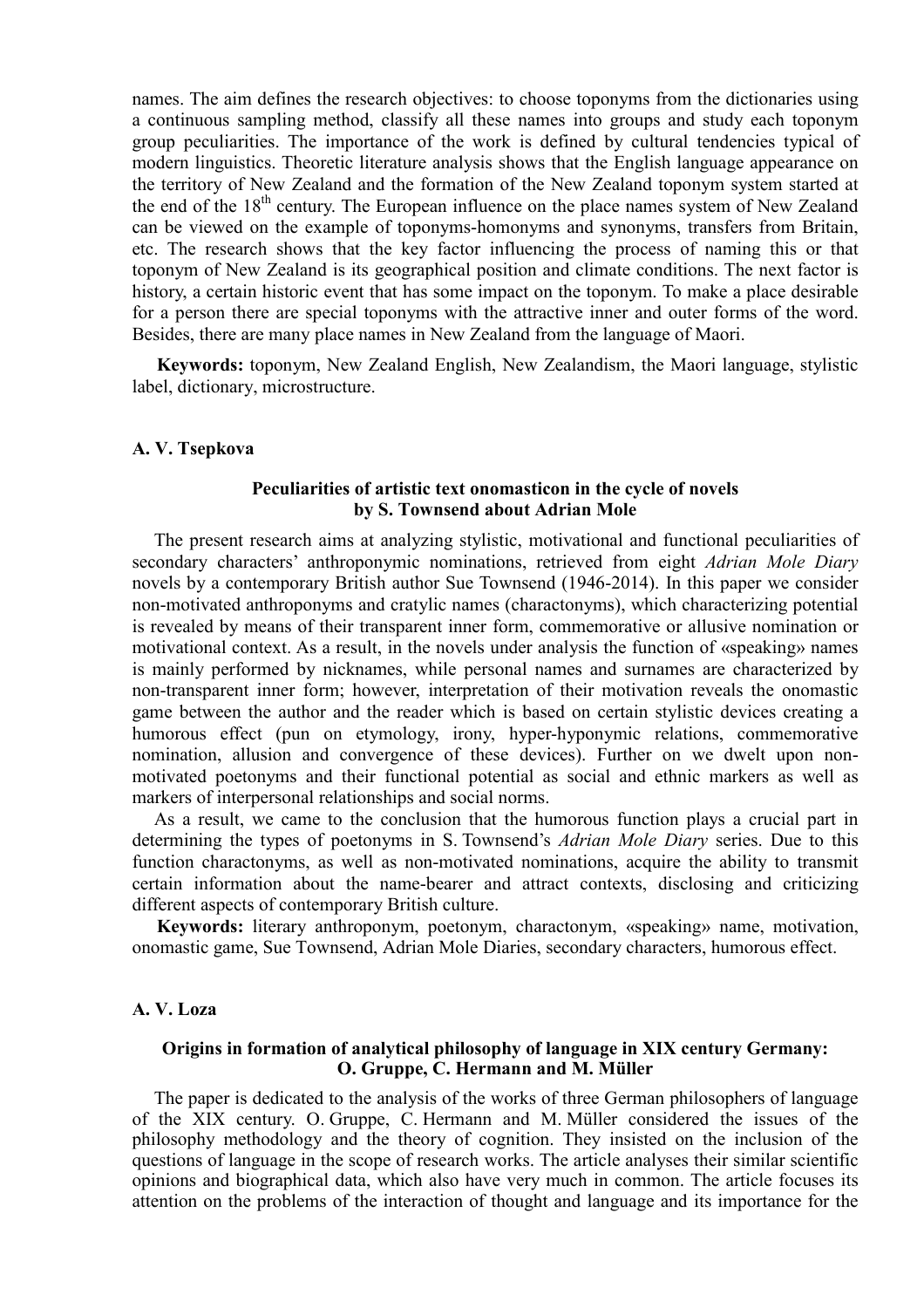process of cognition. The author analyses the following theoretical matters of the mentioned philosophers: criticism of metaphysics, speculative philosophy, and classical philosophical systems (Hegel's philosophy of idealism); the relationship between logic and syntax in the study of human thinking; changeable meanings of concepts and the study of concrete and common phenomena in the language. The paper considers the correlation between the data given by the science of language and the methods of the science of nature (interdisciplinary approach, the use of historical approach and the ideas of positivism); the intention and use of specific disciplines and methods for studying the contents of language (inner side of language, logos) and the outer side (glossa).

**Keywords:** linguistics, philosophy of language, analytical philosophy, philosophy of idealism, logos, language and thought, language and cognition, language criticism, analytical philosophy, logic, syntax.

### **P. А. Sumarokova**

### **The significance of the linguistic conception of the origin of the Romance languages of F. J. M. Raynouard in the Romance studies**

The aim of this article is to show the singularity of the linguistic conception of the origin of the Romance languages of the French philologist F. J. M. Raynouard and to descry what role it had in the development of the Romance studies. For realizing it we will present the most popular conceptions of the origin of the Romance languages and we will compare them with the conception of the Romance languages of F. J. M. Raynouard. The origins of the Romance studies date back to the Middle Ages. But it only formed as a science in the ХIХ century due to the scientific activity of the German linguist C. F. Diez. He was the first scientist who used the comparative method in the research of the Romance languages and made the following conclusion: the origin of the Romance languages is Vulgar Latin. Modern Romance studies follow his view. But in its history there are lots of different conceptions of the origin of the Romance languages. The French philologist F. J. M. Raynouard is a single scientist in the history of the Romance languages who named the Provençal as the origin of the Romance languages. Raynouard's conception contained many mistakes but K. F. Diez and other leading representatives of the comparative method and of Romance studies like A. W. Schlegel used the results of his researches of the Romance languages in their work. K. F. Diez affirmed that French scientist opened a new method of studying the Romance languages. Thus, the linguistic conception of the origin of the Romance languages of F. J. M. Raynouard had an essential role in the development of Romance studies because it served as an intermediate step to get reliable knowledge of the origin of the Romance languages.

**Keywords:** F. J. M. Raynouard, Romance studies, linguistic conception, Provençal, Vulgar Latin, K. F. Diez, comparative method, Romance languages.

### **N. E. Rebrova, V. N. Babayan**

# **Euphemisms as a means of representation of linguoculturological information (based on English and German languages)**

The article studies euphemisms in terms of linguoculturological information they accumulate. The material consists of more than 900 examples of euphemisms fixed in general English and German monolingual dictionaries. As a result, we differentiate between different types of linguoculturological information that euphemisms accumulate. This is knowledge about moral values and the set of mind of a particular nation as well as historical facts, customs, rituals and superstitions. All euphemisms are categorized according to the taboo subject they refer to. These taboo subjects in the languages under study differ from each other as far as quantity of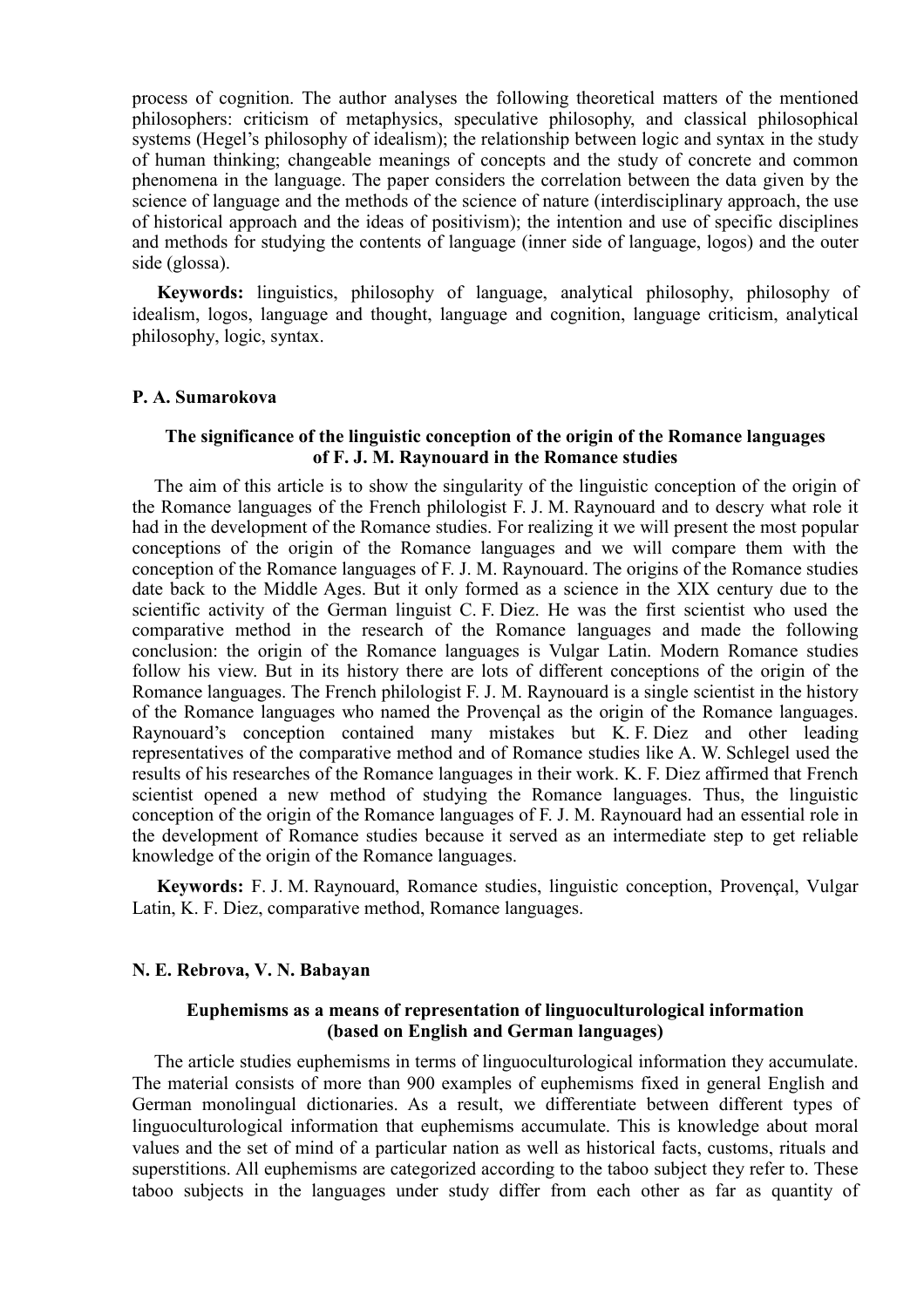euphemisms and their semantic organization are taken into consideration. We assume these discrepancies to depend on a number of factors, the linguoculturological one is the most important one. Such culturally specific taboo subjects are determined by particular traits of national character, key cultural concepts and conditions of society development. Moreover, some culturally specific taboo subjects exist in one language and lack in the other one. Besides, culturological euphemisms-metaphors and euphemisms-metonymies have been discovered representing historical facts, rituals, customs as well as ideas about tangible items and phenomena of the real world. Thus, the study allows us to consider euphemisms as a subject of the linguoculturological analysis since they possess relevant properties determined by the national set of mind.

**Keywords:** linguoculturological factors, taboo subject, euphemism, culturally specific, national set of mind, key cultural concept, euphemisms-metaphors, euphemisms-metonymies.

### **L. R. Zurabova**

### **The effects of societal and individual bilingualism in speech**

This study aims to showcase the consequences of language contact manifesting in speech in situation of individual and societal bilingualism. The research is based on modern studies of Russian and foreign linguists. The author focuses heavily on the phenomenon of code-switching, highlighting several types of switching and relies on the ideas developed in sociolinguistic. pragmatic, generative studies of CS. The article gives a detailed description of the speech in five bilingual communities: bilinguals in Central Ukraine and in the Mari El Republic, Russian diaspora in New York, indigenous peoples of the Aleutian Islands and Acadians of Moncton. Speech habits of these groups differ in the way two language systems converge, the degree of focusing and diffusing in the community, the frequency of code-switching and code mixing. The article gives a description of morpho-syntactic and lexical aspects of their speech as well as extralinguistic factors that influence the development of their verbal behavior. Moreover, it raises the question of the status of spoken variants and the role of language play in bilingual speech practices. In addition, the author focuses heavily on the phenomenon of code-switching, highlighting several types of switching. The results of the study contribute to the field of language variation, code-switching and language contact.

**Keywords:** bilingualism, code-switching, mixed languages, diglossia, indigenous languages, chiac.

### **M. V. Novikov, T. B. Perfilova**

# **Original form of mankind's spiritual culture: F. I. Buslaev's point of view**

The article considers the conceptual approaches of F. I. Buslaev to the definition of the essence of myth and mythological consciousness. It is stressed that the concepts «myth» and «mythological consciousness» differ in Buslaev's interpretation: the latter demonstrated itself in myth, folk poetry, religious and ritual practice, everyday life culture, political and legal, moral and family realities. It is noted that scientists oppose these two types of thinking: mythological and abstract-logical. Buslaev's opinion on the universality of mythological consciousness is stated: it was characteristic of all peoples of the Earth without exception, and in various historical epochs, although he referred the time of its appearance to the primitive epoch and considered the expression of the unconscious process of mythogenesis of the people. The sources of the myth origin, according to Buslaev, were linguistic worldview, the need of the people for belief and the inexhaustibility of creative fantasy. Buslaev's approaches to determining the ratio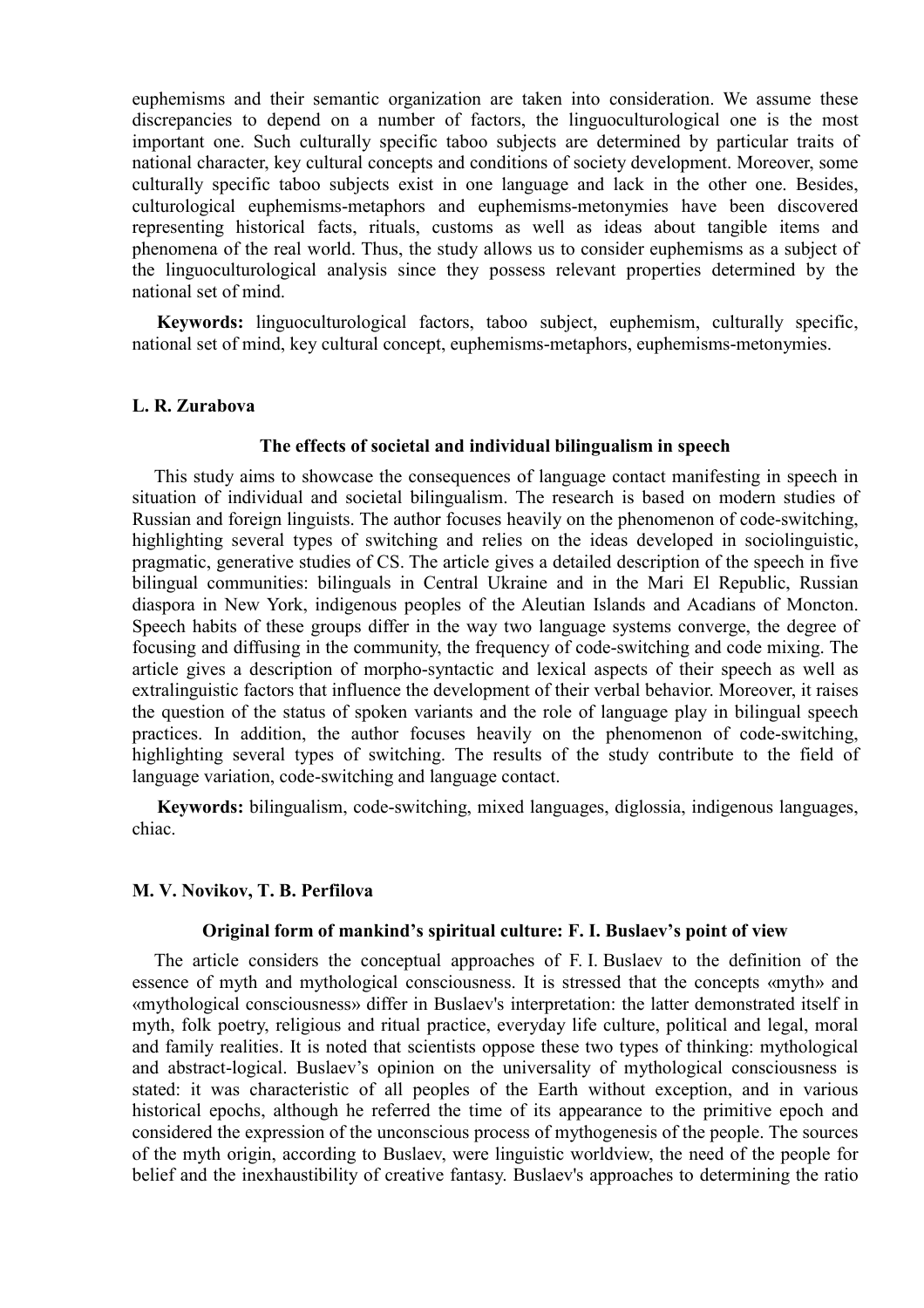of mythology to religion are considered. The multifunctional nature of the myth and its polysemy, identified by scientists, are emphasized.

**Keywords:** man of archaic and ancient societies, language, culture, mythological consciousness, myth, linguistic worldview, nation.

## **O. V. Rozina**

### **The Sufi orders and monasteries in Turkey: the historical and cultural study**

In the conditions of modern civilizational confrontation, scientific and public interest in religious traditions increases. Those traditions contribute to the formation of religious, cultural and national identity and confront the challenges of globalization and liberalism. Special attention should be paid to the traditional religion mystical movements, as any of them involves personal contact with God, contributing to the understanding of the deep life values and meanings distorted in postmodern society in late XX–early XXI. The Sufi movement is of no exception. It had a strong influence on the development of not only Eastern but also Western European culture – ethics, aesthetics, music, literature. However, it should be noted the antinomy of any religious tradition and the impossibility of its deep knowledge by only rational methods, without internal involvement and religious practice. Traditionally, to the XII–XIV centuries in the Islamic world has developed 12 of the Sufi orders (brotherhoods), two of them – on the territory of modern Turkey (the rest are mostly in Iraq, Iran, Afghanistan, Central Asia, North Africa). The abodes of Haji Bektash in Cappadocia and Jalaladdin Rumi in Konya, despite their Museum status, are still the place of traditional pilgrimage and worship of their founders. The religious practice of these orders, as well as the views of their eponyms and followers were different, however, they were united by the desire to search for and knowledge of the divine truth, the education of the «perfect man», who managed to rise above the negative features of his nature, as well as calls to be free from spiritual diseases of «this world». During the creation and the heyday of the Bektashiya and Mevlevi orders had a great influence on the formation of the Turkish state and the national community, during the prohibitions they existed illegally, and in the conditions of the current spiritual revival continue to influence the political and religious life of the Muslim society.

**Keywords:** Islam, Sufi, dervish, Sufi orders, Haji Bektash, Cappadocia, Jalaladdin Rumi, Konya, Seljuk (Rum) Sultanate.

### **V. S. Trofimova**

## **Images of outstanding women of the seventeenth century in modern English drama**

In the article, for the first time in the Russian humanities, images of the heroines in the plays of British playwrights *The Heresy of Love* by Helen Edmundson and *Nell Gwynn* by Jessica Swale are considered. The heroines of these plays are real historical figures – Mexican poet Sor Juana Inés de la Cruz and English actress Nell Gwуn; both lived in the seventeenth century. The article provides a comparative analysis of the two plays, and also analyzes the images of the main characters in connection with the rise of feminist rhetoric in the West. Aggravation of the problem of gender equality in Western culture peaked in 2018, when, after numerous scandals involving harassment and gender discrimination, the Time's Up movement emerged, which was supported by prominent American and British actresses and cultural figures. The plays *Heresy of Love* and *Nell Gwynn*, although they had been written before these events, were consonant with them. The heroines of the plays struggle with double standards for men and women and with an inadequate representation of women in the theater. In addition, the author of the play *Nell Gwynn* Jessica Swale is an active participant in the Time's Up movement and is positioning his comedy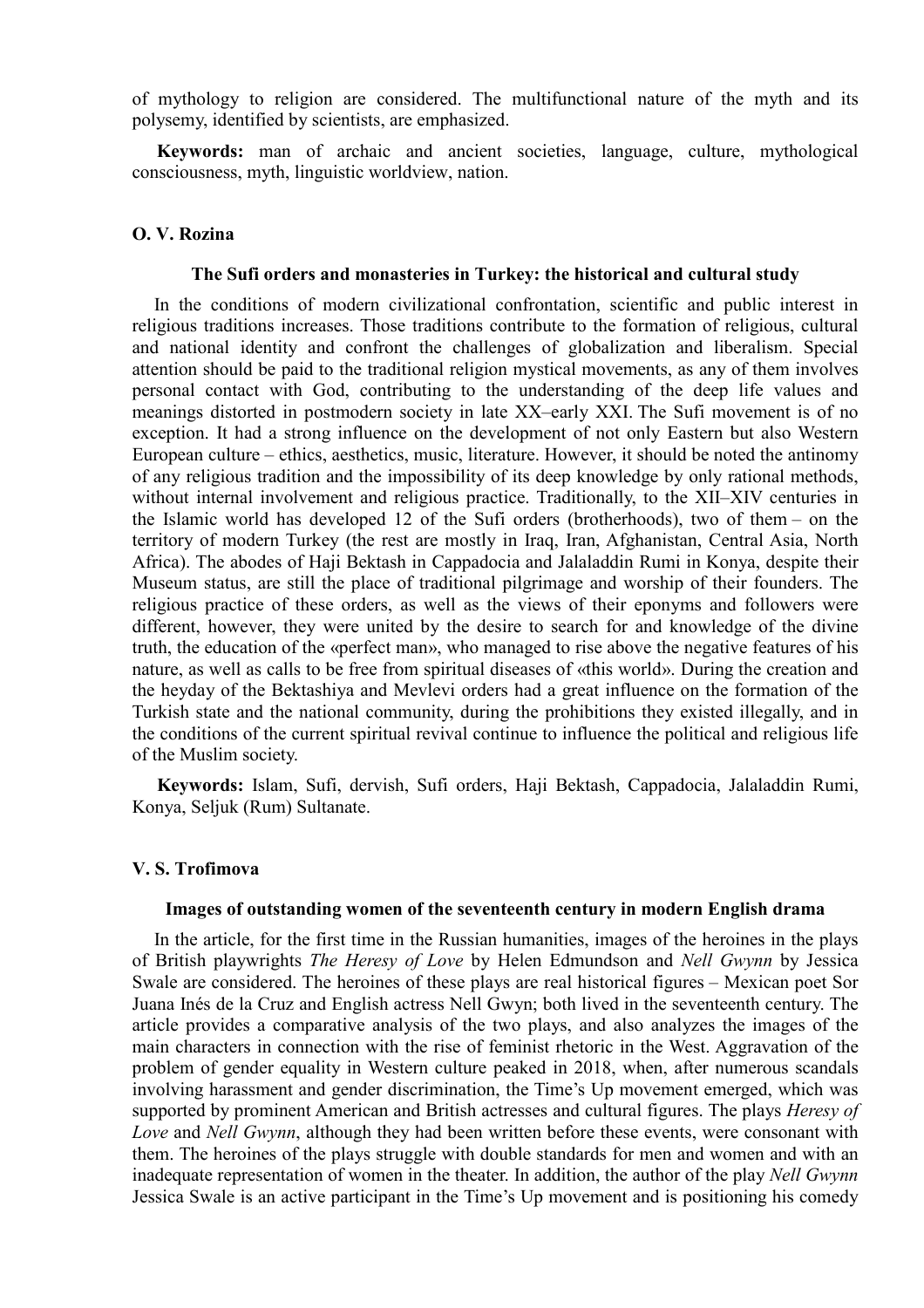as part of its ideology. We have come to the conclusion that the popularity of these two plays in the English-speaking world is currently determined by their feminist orientation, and the heroines can be called feminists regardless of whether their historical prototypes were them or not.

**Keywords:** culture, theatre, Great Britain, Helen Edmundson, Jessica Swale, Juana Inés de la Cruz, Nell Gwyn, feminism, gender.

### **N. A. Khrenov**

#### **World War II in the context of domestic mentality**

The article continues a series of publications in the field of cultural-philosophical research of the Russian Revolution and post-revolutionary era in the history of Russia as a civilization. This article, which continues previous publications, considers the «creative response» of Stalin in power, which he has to give in the situation of the crisis of the revolution of 1917, which began to be felt in the following decades, and in the situation of the world 's militaristic atmosphere as anticipation of the Second World War. The World War II is one of the most significant events in the world and, naturally, in domestic history. It was in this event, which required extreme tension of the people and testifies to the danger of the disappearance of the entire Russian civilization, that many psychological complexes of the Russian people were combined, including those which formed in deep history and managed to turn into archetypal formulas. Such an archetype includes the idea of Russia as the «third Rome,» and this Roman tradition was transferred to Russia from Byzantium. Naturally, Stalin being the head of the state at that time had to solve all these archetypal meanings. After all, the coming disaster required maximum concentration of spirit, the focus of all spiritual and physical forces. After all, these meanings make what is usually called mentality. The impending events awoke in the consciousness of the Russian man learned from Byzantium the messianic idea of responsibility for the fate of the whole world. This idea during the Second World War is not only updated in consciousness, but also realized in life. The Russian man felt this great responsibility for the fate of the world, and most importantly, was able to make sure that it could really be realized in life. In fact, that is what makes the Second World War not only the greatest capital-letter event in the history of the twentieth century, but also an exceptional sacral event. In this war the best sides of the spirit of the Russian man presented. In this situation, Stalin, sacrificing the ideals of the revolution, establishes a totalitarian regime in the country, which in his opinion becomes inevitable because of the need to confront the Challenge from the West and, in particular, from Germany. By implementing his «creative response,» no matter how it is assessed from the point of view of today, in the new conditions, Stalin, through propaganda from not the most famous figures of the 1917 revolution, becomes the most famous, in fact, savior of the Russian civilization. The irony of history, however, is that in the XX century history includes a new civilization, for a long time it is not perceived. This is America. Its claims to the status of a civilization-leader complicate the postwar situation in relations between civilizations. They begin to understand feats in the new time of the leader in accordance with the values that this new civilization brings with it.

**Keywords:** clash of civilizations, modern, World War II, World War I, 1917 revolution, the collapse of the empire, leadership in history, mentality, imperial complex, Stalin, the third Rome, the Byzantine tradition, the Russian idea, messianism, the basic type of personality, archetype, Toynbee, totalitarianism.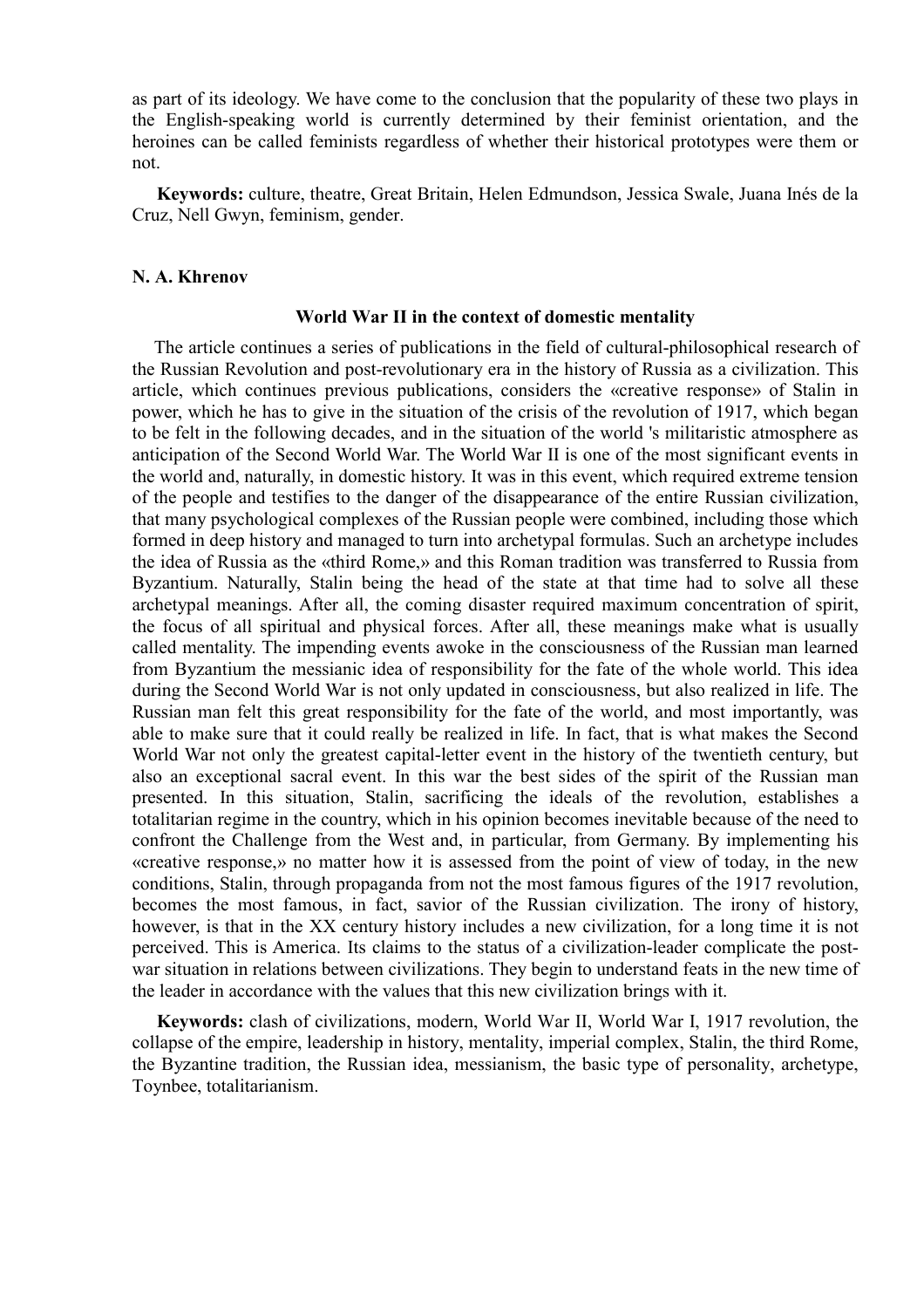#### **S. G. Osmachko**

#### **Soviet collaboration (1941-1945): urgency of the definition and sociocultural discourse**

The article considers the current problems of defining and historical-cultural correlation of such a complex phenomenon as the collaboration of Soviet citizens in the occupied territories during the Great Patriotic War (1941-1945). The origin of the term is usually attributed to the occupation of France by Hitler forces during the World War II and the cooperation of the French with the occupation regime. In Soviet practice, the term was hardly used (only in reference to events in the west); but in the 1990s it took its place in many studies, changed traditional concepts for us – «traitor of the Motherland», «accomplice to the occupiers», «traitor», «copartner to atrocities» etc. In our understanding, the latter definitions can be attributed to those persons, who voluntarily with weapons in hands fought on the side of the Nazis against the USSR and the Red Army, who participated in punitive actions, destruction of people and cultural property. For a long time, the issue of forced cooperation with the occupying authorities, for example, in the economic field (delivery of taxes and fees, work in enterprises organized by the occupiers, including in Germany, trade in the market and etc.; in the administrative sphere (participation in the activities of local administrations, unrelated to armed struggle, etc.). The topic of military collaborationism remains very important. In the field of researchers' view – the number of collaborators (they name figures from 150 thousand people up to 1, 5 million people); directions and forms of military collaborationism; reasons for the transition of Soviet soldiers to the German side; the legal formalization of anticollaboration sanctions; Vlassovshchina (supporters of General Vlasov) and Russian Liberation Army (we strongly oppose the exposure of such traitors as ideological fighters against Bolshevism). There are many problems, which are still waiting for their researcher – ideological and cultural collaboration, its national aspects, etc.

**Keywords:** collaboration, Soviet collaboration, prisoners, internees, occupation, «new order», supporters of Vlasov, «Göring's green folder», betrayal.

## **E. G. Baranova**

# **The reception of the novel «The Princess of Clèves» by M. M. de La Fayette in the French culture of the XXI century**

The paper attempts to set up a reception analysis of «The Princess of Clèves» by M. M. de La Fayette in contemporary France on the example of four realizations that got the most response in France in their respective art field (literature, theater, and cinema). It is shown that over the past decade, the noticeable surge of interest in the novel has been determined by both political context and artistic potential of the La Fayette's masterpiece (dramatic elements in narration, the orality of the text, extreme psychological complexity). The interpretations vary from a travesty to a contemporary context reconstruction, which remains very close to the original text.

The main body of the paper contains arguments to prove the importance of the social and cultural context and gives the analysis of the new depths in «The Princess of Clèves» that this context makes it possible to reveal. Ethical consideration of the love conflict creating the plot is no longer based on the concepts of duty and faithfulness, but rather on the idea of personal freedom in a conflict between collective norms and individual feelings. The Princess' decision to leave the high society is also represented through the prism of feminist ideology as the heroine's emancipation. Another important focus of reception is the current discussion of the national identity triggered by the immigration crisis. «The Princess of Clèves» stands out as a source of inspiration for the artists remonstrating against the new «barbarian» political elite and the dissolution of the French identity. At the same time, it is represented as an effective tool of immigrants' cultural integration through a dialogue with the French cultural heritage.

**Keywords:** reception, cultural concept, novel of analysis, M. M. de La Fayette, The Princess of Clèves, identity, M. Darrieussecq, feminism, cultural integration.